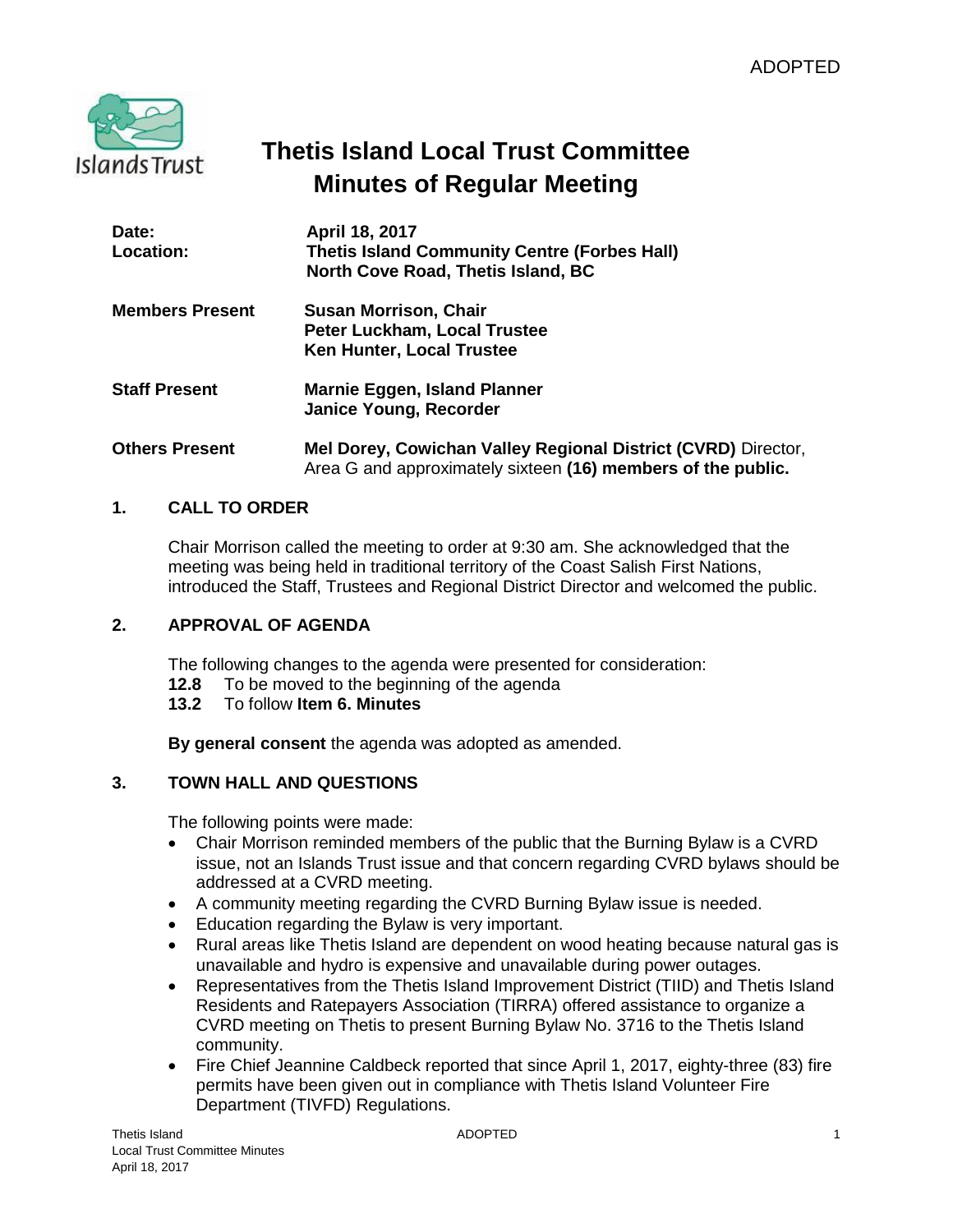# **4. COMMUNITY INFORMATION MEETING – None**

#### **5. PUBLIC HEARING – None**

#### **6. MINUTES**

## **6.1 Local Trust Committee Minutes dated February 21, 2017 for adoption**

The following amendments to the minutes were presented for consideration:

**Page 1, Item 3. Town Hall and Questions:** third bullet, third line down change "TUPs are valid for two years" to "TUPs are valid for three years".

**Page 1, Item 3. Town Hall and Questions:** fourth bullet, fourth line down change "would like" to "may".

**Page 3, Resolution TH-2017-003**: change last words to "and none were in favour."

**By general consent** the minutes were adopted as amended.

#### **6.2 Local Trust Committee Special Meeting Minutes dated February 27, 2017 for adoption**

The following amendment to the minutes was presented for consideration:

**Page 3, Item 4.1.2 Local Trust Committee Discussion:** last sentence "Trustee Hunter stood opposed to this resolution." to be moved to after resolution **TH-2017-015** on page 4.

**By general consent** the minutes were adopted as amended.

#### **6.3 Section 26 Resolutions-Without-Meeting Report dated April 10, 2017**

Received.

#### **6.4 Advisory Planning Commission Minutes – None**

#### **7. BUSINESS ARISING FROM MINUTES**

## **7.1 Follow-up Action List dated April 10, 2017**

Report received. Update provided by the Island Planner.

## **8. DELEGATIONS - None**

## **9. CORRESPONDENCE**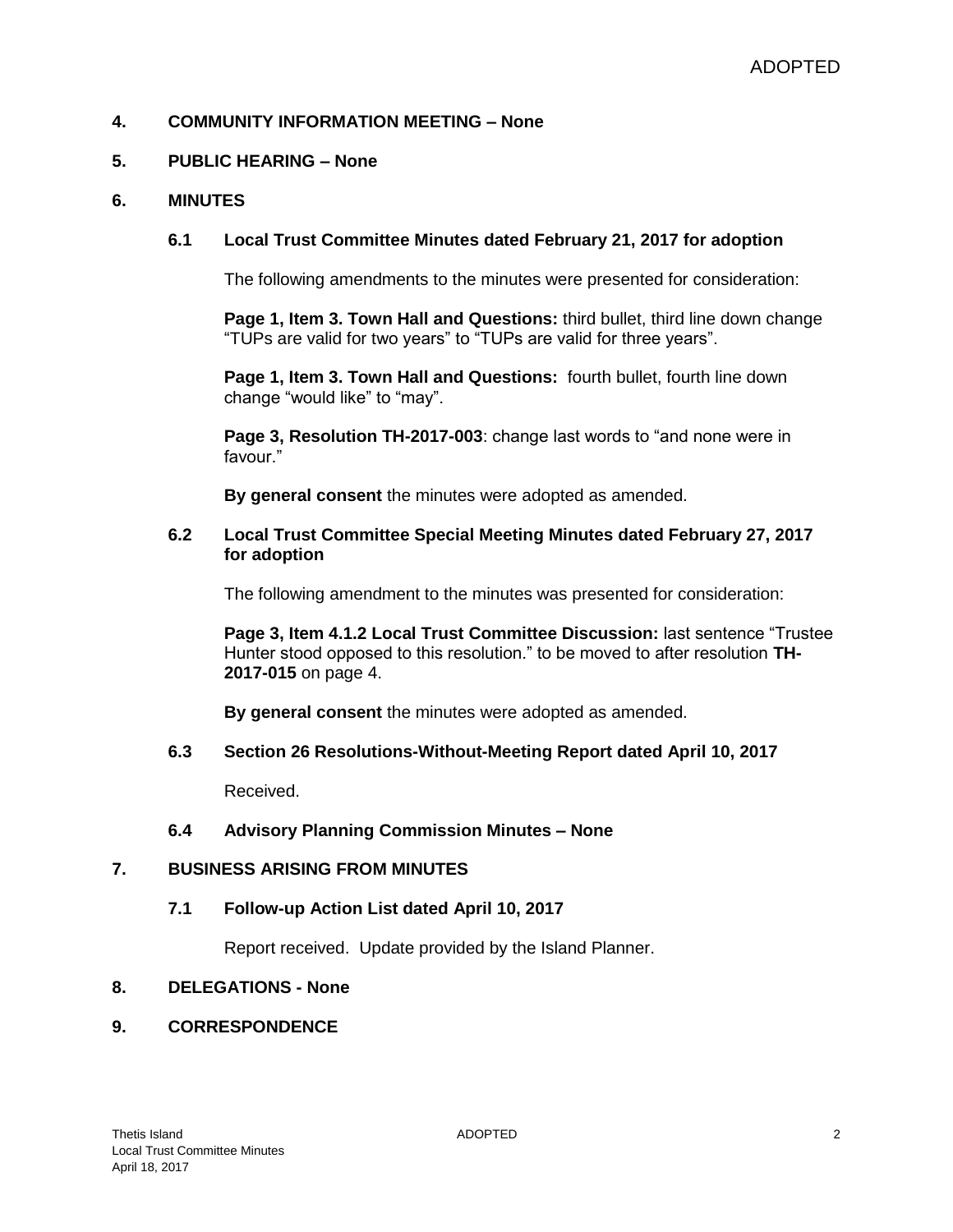#### **9.1 Letter from Alistair MacGregor, Member of Parliament - Cowichan-Malahat-Langford**

Received for information.

# **10. APPLICATIONS AND REFERRALS**

#### **10.1 Salt Spring Island Local Trust Committee Referral regarding Bylaw Nos. 488, 489 and 490**

#### **TH-2017-016**

## **It was MOVED and SECONDED**

that the Thetis Island Local Trust Committee responds to the Salt Spring Island Local Trust Committee referral regarding Bylaw Nos. 488, 489, and 490, and states that its interests are unaffected.

## **CARRIED**

## **10.2 Gabriola Island Local Trust Committee Referral regarding Bylaw Nos. 292 and 293**

#### **TH-2017-017**

#### **It was MOVED and SECONDED**

that the Thetis Island Local Trust Committee responds to the Gabriola Island Local Trust Committee referral regarding Bylaw Nos. 292 and 293, and states that its interests are unaffected.

## **CARRIED**

## **11. LOCAL TRUST COMMITTEE PROJECTS – None**

## **12. REPORTS**

## **12.1 Work Program Reports**

#### 12.1.1 Top Priorities Report dated April 10, 2017

The report was presented and discussed followed with a request to reschedule the Riparian Areas Regulation meeting as soon as possible.

## 12.1.2 Projects List Report dated April 10, 2017

Report reviewed.

## **12.2 Applications Report dated April 10, 2017**

Report received. Update provided by the Island Planner.

# **12.3 Trustee and Local Expense Report dated February, 2017**

Received.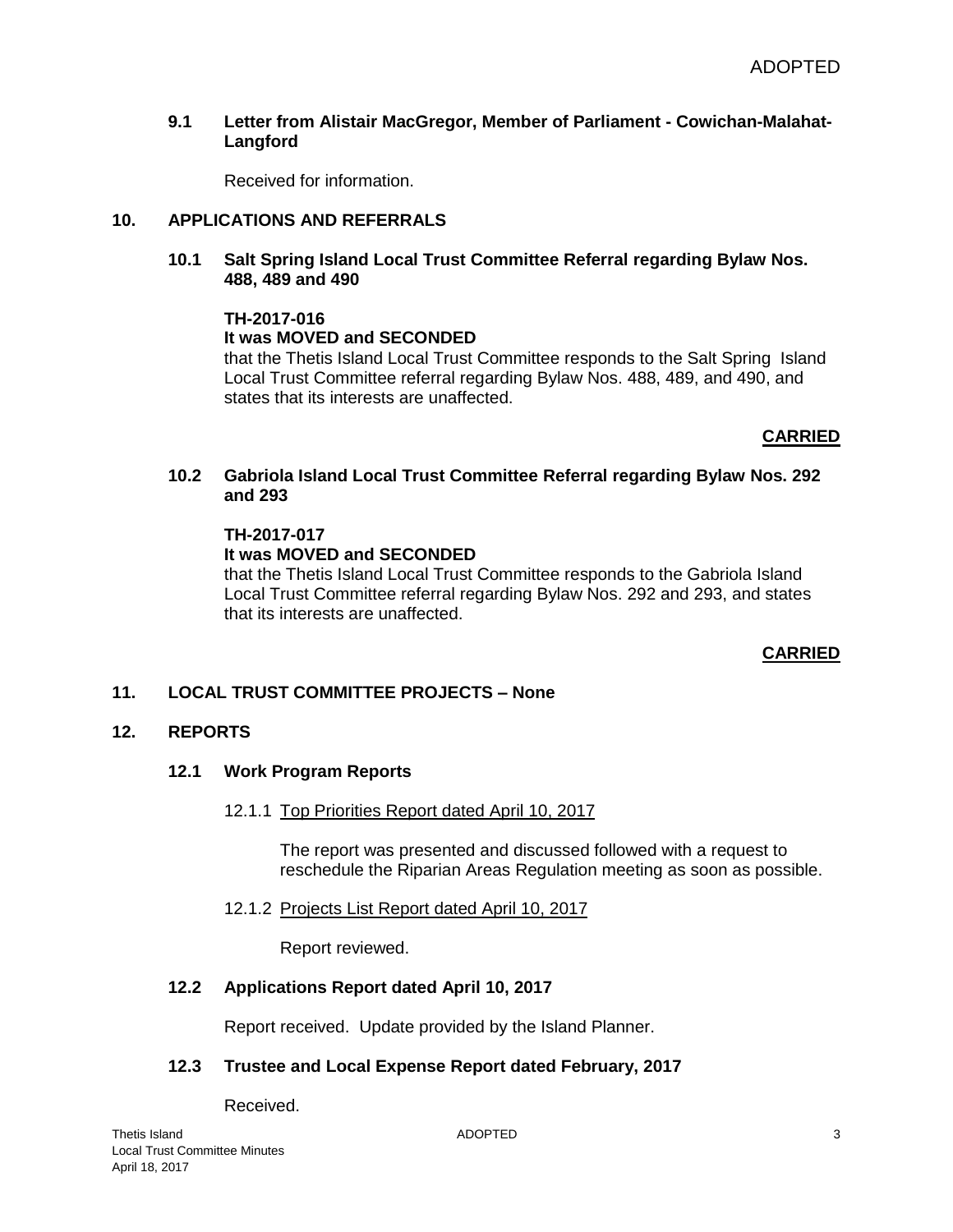# **12.4 Adopted Policies and Standing Resolutions – None**

## **12.5 Local Trust Committee Webpage**

#### **TH-2017-018**

# **It was MOVED and SECONDED**

that the Thetis Island Local Trust Committee request staff to provide a link on the Thetis Island webpage to the CVRD burning bylaw information.

## **CARRIED**

## **12.6 Chair's Report**

Chair Morrison reported on the following:

- An upcoming workshop/retreat with Executive Committee and senior staff to discuss the allocation and spending of resources.
- Need to reschedule the Riparian Areas Regulation meeting as soon as possible.

## **12.7 Trustee Reports**

Trustee Luckham reported on the following meetings:

- Trust Council
	- o 2017-18 budget adopted
	- o First Nations Project
	- o Marine Issues.
- Executive Committee
	- $\circ$  Upcoming workshop/retreat with Executive Committee and senior staff to discuss the allocation and spending of resources.
	- o South Pender Land Use Bylaw amendment.
- Association of Vancouver Island and Coastal Communities (AVICC)
	- o Additional regulations regarding the use of polystyrene foam were endorsed and will be presented to the Union of British Columbia Municipalities (UBCM) for consideration.
	- o Resolution passed so that grants for emergency equipment include Improvement Districts.

Trustee Hunter had no report at this time.

#### **12.8 Electoral Area Director's Report**

## 12.8.1 Cowichan Valley Regional District Burning Bylaw No. 3716 - Verbal Update

Regional District Director (Area G), Mel Dorey, reported on CVRD Bylaw No. 3716 highlighting the Air Shed Protection Strategy and the concern to control particulate matter. He discussed the process of implementing this Bylaw in other communities in Area G and asked if the Thetis Island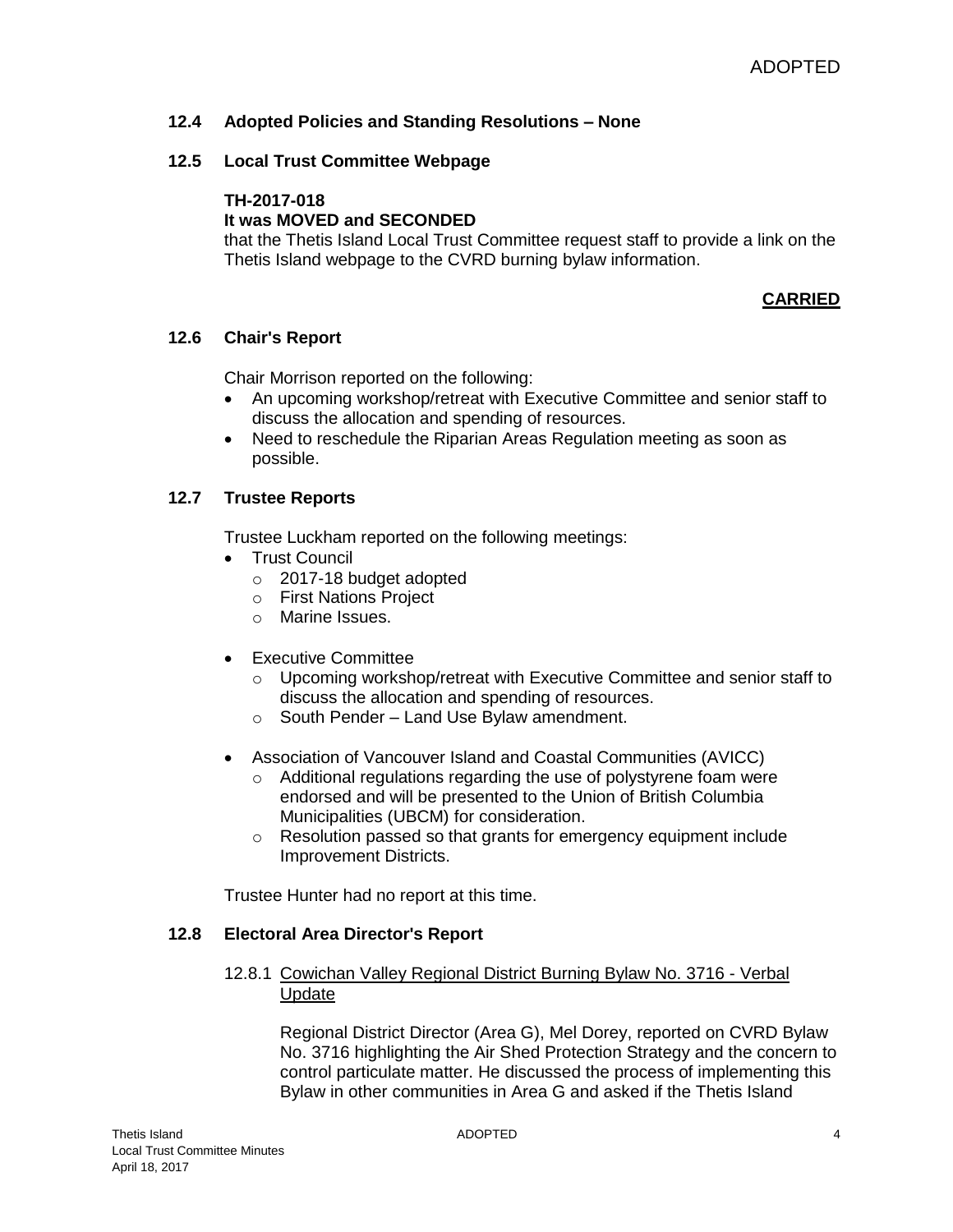community would be interested in a community information meeting to prepare for an upcoming town hall hearing. Experts would be in attendance to field questions and concerns.

Trustee Luckham thanked Mel Dorey for coming to the Islands Trust meeting.

Town Hall followed. Comments recorded in Item 3.

# **12.9 Trust Fund Board Report dated February, 2017**

Report presented and updated by Chair Morrison.

#### **13. NEW BUSINESS**

**13.1 Thetis Community Association - Invoice for Islands Trust Link on Webcam 2017**

#### **TH-2017-019**

## **It was MOVED and SECONDED**

that the Thetis Island Local Trust Committee endorse continued advertising on the Thetis Island webcam and payment of Invoice No. 2017031415.

# **CARRIED**

## **13.2 2016/17 Islands Trust Annual Report Memorandum**

## **TH-2017-020**

## **It was MOVED and SECONDED**

that the Thetis Island Local Trust Committee endorse the annual report submission as follows:

*In 2016-2017, the Thetis Island Local Trust Committee amended its Bylaw Enforcement Notification Bylaw No. 90 to reduce penalties following voluntary bylaw compliance to zero. The Local Trust Committee considered a number of rezoning applications, mostly pertaining to marine areas, including an application for a yacht club outstation at Kendrick Island to the northeast of Valdes Island, an application for a barge facility on Valdes Island, and a proposal to rezone the marine area adjacent to Thetis Island to permit mariculture (approved January 2017). The Local Trust Committee has also recently embarked on a new project to review private moorage regulations and to examine the potential for community dock facilities on Ruxton Island.*

## **CARRIED**

# **14. UPCOMING MEETINGS**

**14.1 Next meeting of the Thetis Island Local Trust Committee is a Special Meeting being held on April 25, 2017 at the Beban Park Social Centre, Meeting Room 1 & 2, 2300 Bowen Park Road, Nanaimo BC beginning at 1pm.**